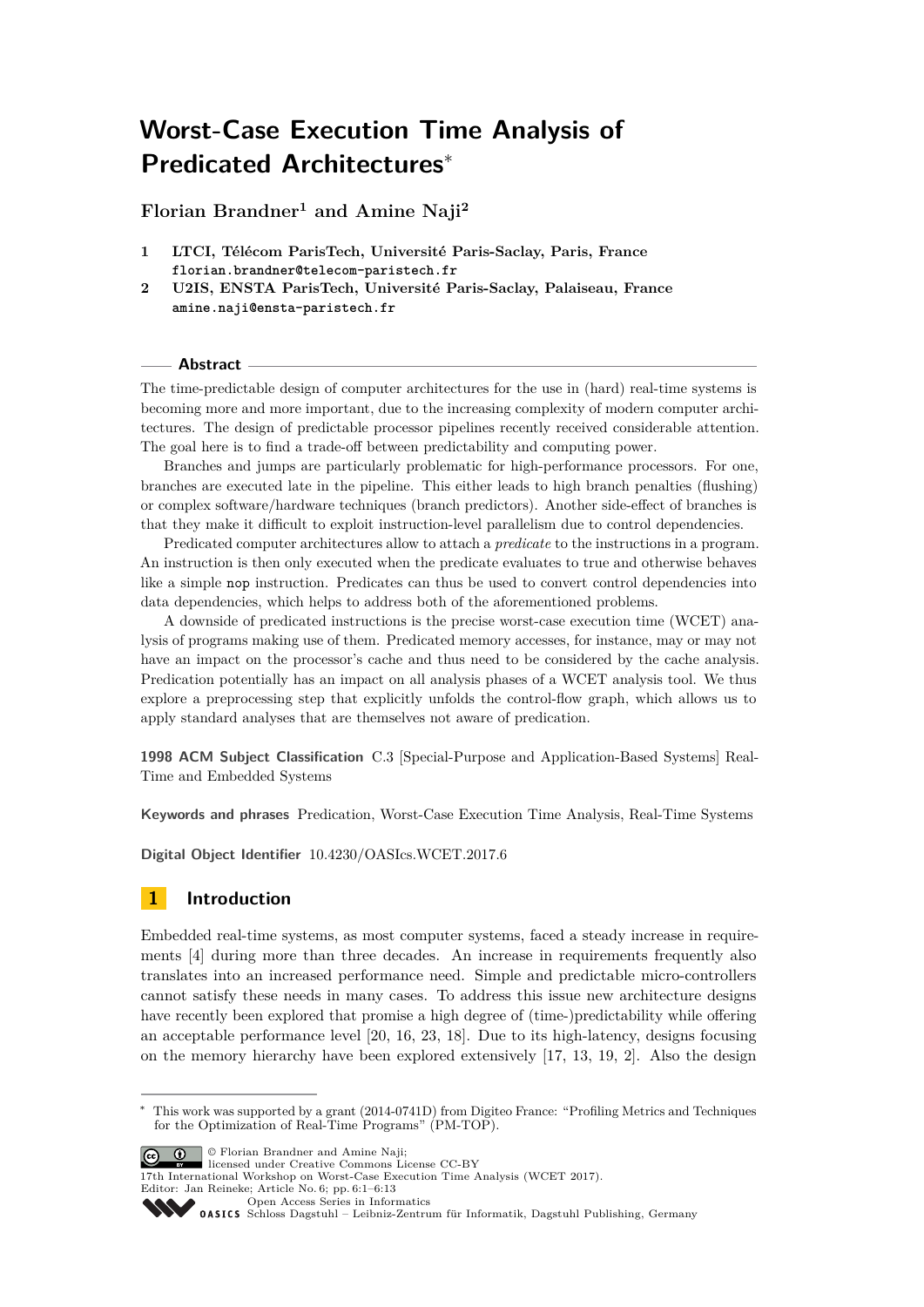## **6:2 Worst-Case Execution Time Analysis of Predicated Architectures**

of processor pipelines has recently received considerable attention [\[3,](#page-10-2) [20,](#page-11-0) [16,](#page-11-1) [24\]](#page-12-2). The goal behind all this work is to find a trade-off between time-predictability and computing power.

The handling of branches and jumps is particularly problematic for the design of timepredictable high-performance processors. The new value of the program counter (PC) can usually only be computed late in the processor pipeline.<sup>[1](#page-1-0)</sup> As the branch advances through the pipeline the processor is unable to tell which instructions need to be fetched next. A simple solution is to simply fetch the instructions immediately after the branch. These instructions are typically *flushed* from the pipeline, i.e., discarded, once the actual value of the PC is available. This solution induces a considerable branch penalty. *Branch prediction* techniques may be used to guess the branch direction and/or address earlier. Static techniques rely on the compiler to provide good predictions, while dynamic predictors require additional hardware. Both approaches allow to reduce the branch penalty. However, the state of hardware-based branch predictors needs to be taken into consideration during *Worst-Case Execution Time* (WCET) analysis. Conflicts between branches of the program itself and interference from other tasks further complicate the analysis. An alternative solution is to let the instructions following a branch execute. The instructions in these *branch delay slots* might then perform useful work – if the compiler is able to rearrange the instructions accordingly. This approach has drawbacks, despite being predictable: (a) unused branch delay slots have to be filled with nop instructions and thus increase code size and (b) tools, including the compiler and WCET analyzer, have to be aware of the branch delay slots.

Branches, furthermore, introduce control dependencies, i.e., instructions *after* a branch can only be executed safely when the branch direction/address has been determined. This even applies when branch prediction is used: the processor may only execute instructions speculatively as long as the instructions do not cause any side-effects.<sup>[2](#page-1-1)</sup> Inversely, instructions *before* the branch can usually not be moved to locations after the branch. Branches consequently make it more difficult to exploit *instruction-level parallelism* [\[7\]](#page-11-6).

One solution to these issues is *predication*, where an additional predicate is attached to instructions. The predicate is evaluated at runtime and allows to conditionally nullify the effect of the instruction, i.e., the instruction is discarded and behaves like a simple nop instruction when the predicate evaluates to false. The aforementioned problems can be addressed using predication by moving instructions past branches. The control dependence, with regard to the original branch instruction, is then effectively transformed into a data dependence on the predicate. This, for instance, simplifies the compiler's task to fill branch delay slots or to exploit instruction-level parallelism. In some cases branches can even be eliminated completely. This is particularly advantageous for short code sequences, where the branch penalty often outweighs the cost of executing a few predicated instructions. Some real-time systems actually take advantage of the possibility to entirely eliminate all conditional branches. This is known as the single-path programming paradigm [\[15\]](#page-11-7).

Despite these advantages, predicated instructions can be problematic during WCET analysis. Side-effects of predicated instructions need to be analyzed, which depend on the runtime value of the instruction's predicate. This may have an impact on many analysis steps, including value range analysis, loop bounds analysis, infeasible path analysis, but also the cache and pipeline analyses. Predicated memory accesses, for instance, may or may not have an impact on the processor's cache, depending on the predicate. The simplest solution

<span id="page-1-0"></span><sup>&</sup>lt;sup>1</sup> After reading register values at the level where regular arithmetic operations are often handled.

<span id="page-1-1"></span><sup>2</sup> Visible according to the processor's programming conventions, which usually does not include hidden states (caches, branch predictors, . . . ).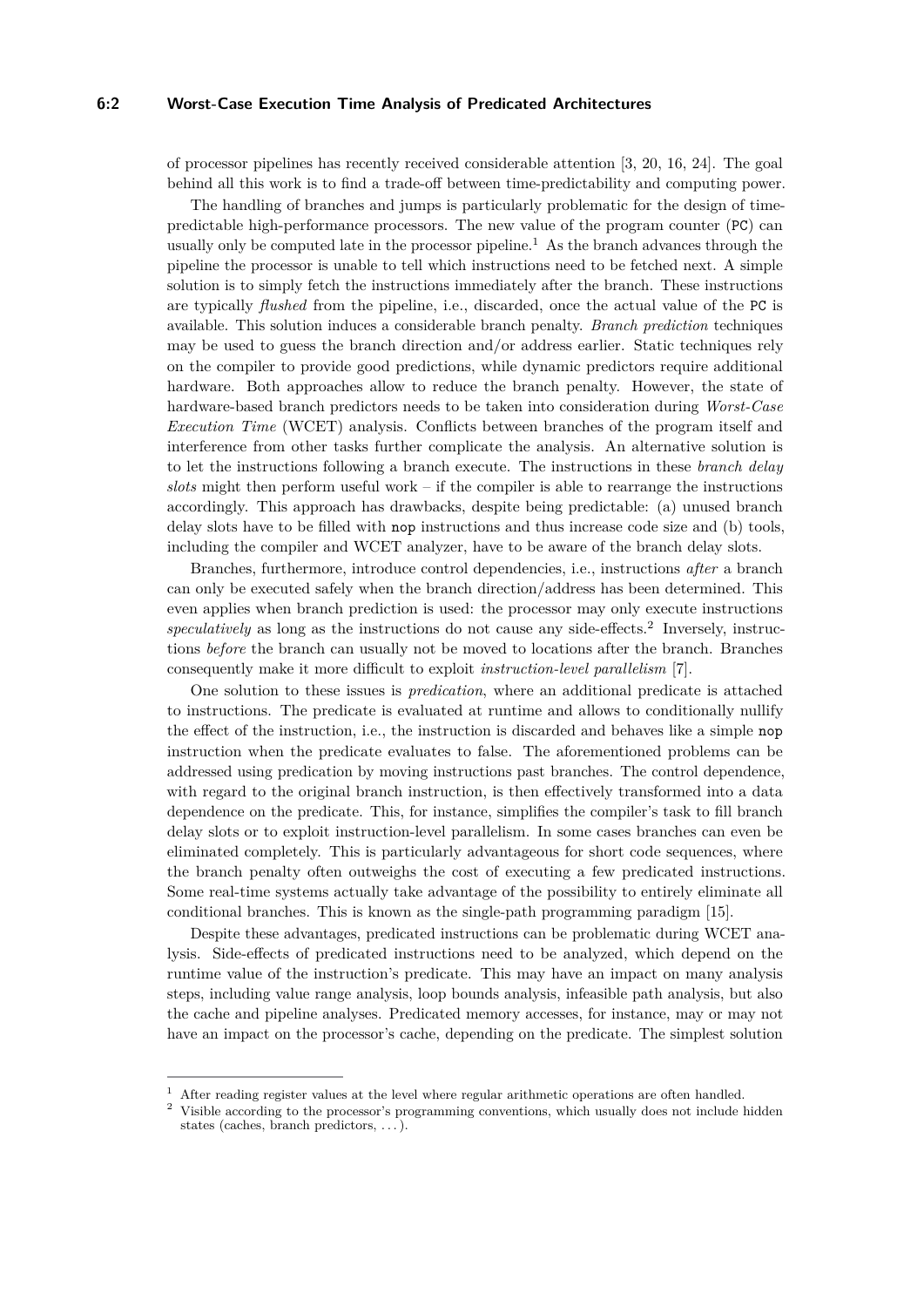### **F. Brandner and A. Naji 6:3**

for the analysis would be to ignore predicates and conservatively consider the effect of both cases. This may result in very conservative results, since the implicit information available in the program's original control flow before the elimination of branches is entirely lost. The analysis could also be extended to be aware of predicates. Note, however, that this may require changes to virtually all analysis steps in a WCET analyzer and may thus require a considerable engineering effort. We thus explore a much simpler solution that consists in recovering the (hidden) control flow. Instructions that *define* (set) a predicate are handled similar to branch instructions and lead to a control-flow split. The succeeding instructions are then *duplicated*, once assuming that the predicate evaluates to true and once assuming that the predicate value is false. Subsequent instructions that are predicated with that predicate are now trivial to handle: an instruction either always corresponds to a nop or always corresponds to the regular unpredicated instruction.

The remainder of this paper is structured as follows. We will first give some background regarding the Patmos platform on which our work builds, covering the architecture design as well as the tool suite (compiler, analyzer). Section [4](#page-5-0) then describes a simple algorithm that allows us to recover the hidden control flow of predicated code. We then present the results from preliminary experiments in Section [5.](#page-8-0) Related work, concerning predication in real-time systems and related analysis techniques, is finally discussed in Section [6](#page-9-0) before concluding.

# **2 Background**

### **Patmos Architecture**

The Patmos architecture [\[20\]](#page-11-0) is intended as a test bed to evaluate and design new timepredictable computer architecture concepts, covering cache designs [\[19,](#page-11-5) [2\]](#page-10-1), on-chip networks [\[12\]](#page-11-8), as well as instruction set architecture design. Among many other features, Patmos supports predicated execution. An additional predicate operand is attached to each instruction, which allows to refer to one out of the 8 predicate registers ( $p0$  through  $p7$ ). The predicate operand, in addition, allows to invert the predicate value (e.g., !p0). Consequently, 4 bits of the instruction encoding are reserved for the predicate operand (3 bits for the predicate register, 1 bit for negation). The predicate registers themselves consist of a single bit each. Predicate register p0 always evaluates to true and cannot be overwritten.

Predicate registers can be defined using dedicated comparison instructions (e.g., cmpeq), which allow to compare 32-bit integer values from general-purpose register operands and immediate values. These instructions allow to specify a destination predicate, which sets the predicate register accordingly. In addition, basic logical operations can be performed on two predicate register operands using dedicated logical-predicate instructions (e.g., por). The result of the operation is again written into a predicate register. Note that these instructions can be predicated themselves, which facilitates the handling of nested if statements.

Patmos is a *Very Long Instruction Word* (VLIW) architecture that can issue and execute multiple instructions in parallel in a five-stage, in-order pipeline: fetch (FE), decode (DEC), execute (EX), memory access (MEM), and register writeback (WB). Instructions are fetched from a special instruction cache, the so-called method cache [\[2\]](#page-10-1), which guarantees that an instruction fetch always hits in the cache. Method cache misses may only occur in the EX stage during the execution of dedicated branch instructions (e.g.,  $brcf$ ) or function calls (e.g., call, ret). Several variations of branch and call instructions exist, having (a) no branch delay slots (e.g., callnd, brcfnd), (b) 2 branch delay slots (e.g., br), and (c) 3 branch delay slots (e.g., call, brcf). Similarly, misses in the data cache may only occur in the MEM stage. The FE and DEC pipeline stages are thus free from undesirable side-effects (apart from updating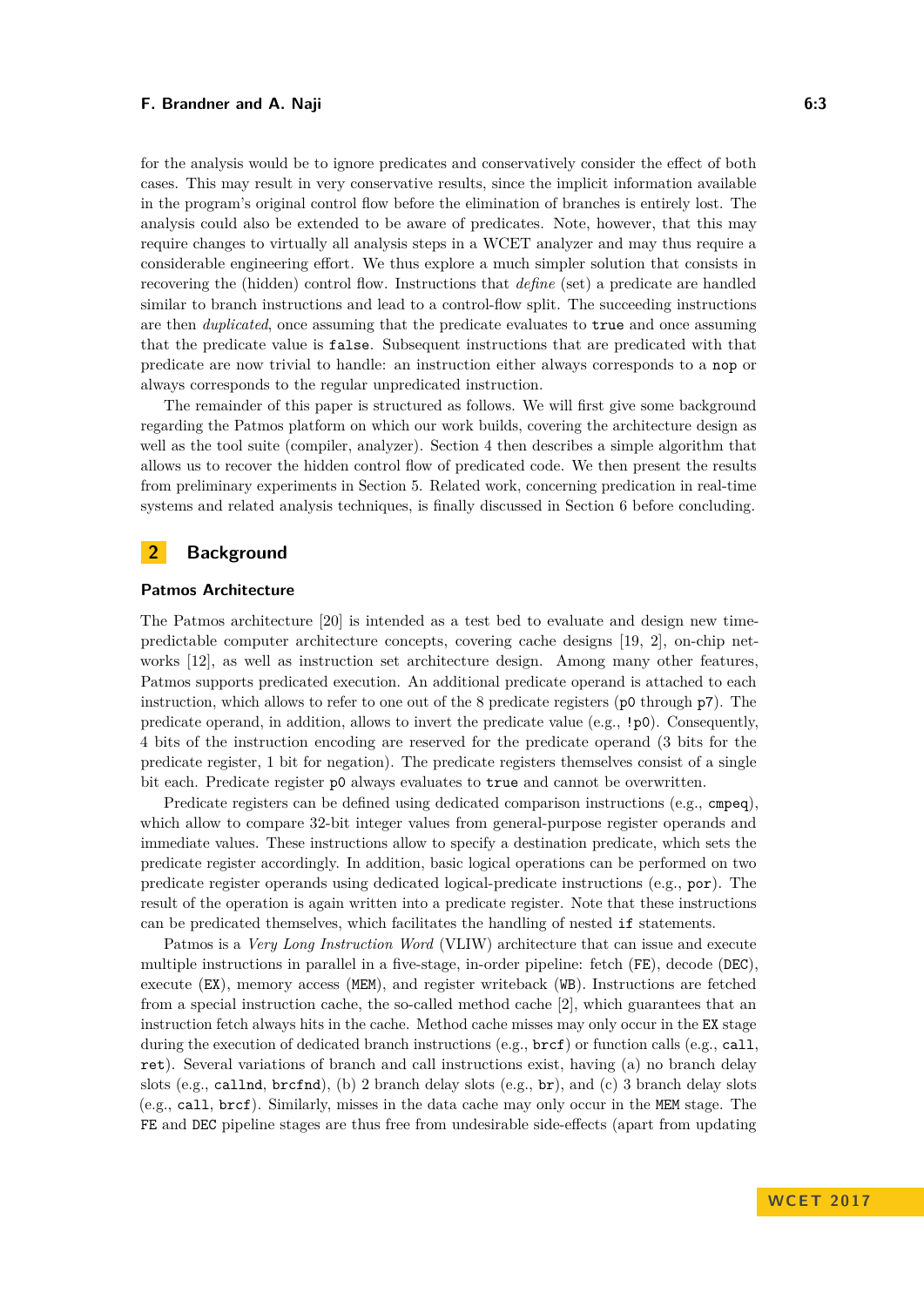### **6:4 Worst-Case Execution Time Analysis of Predicated Architectures**

the PC), while the EX, MEM, and WB stages may cause side-effects on the processor's registers or caches. Predicate registers are read and written in the execute stage (EX). The processor thus is able to detect whether a predicated instruction needs to be nullified before any undesirable side-effects may become visible.

### **Compiler**

The Patmos toolchain is based on the LLVM compiler framework, $3$  which compiles all source files to an internal bitcode representation. In our case, this also applies to user- and system libraries, which are also linked together at the bitcode level. The final machine-code generation is postponed to the very end of the compilation process when *all* bitcode is available [\[1\]](#page-10-3). The code generator thus has a complete view of the entire program, which can be optimized and analyzed before the final executable file is generated.

The LLVM code generator is able to produce predicated code at several stages. Firstly, the instruction selector is able to recognize simple *select statements* that are directly compiled to conditional moves. A generic if-conversion optimization is also available, which allows to eliminate conditional branches of complex control-flow and produce predicated code. Finally, patmos-specific code transformations are available to generate single-path programs [\[8\]](#page-11-9).

The *Application Binary Interface* (ABI) defined by Patmos states that all predicate registers are callee saved. This means that, during a function call, the called function needs to save and restore any predicate register that it modifies. Predicate registers cannot be used to pass arguments to other functions. Predicates are, in terms of the ABI, strictly function local. Consequently, predicates can be freely used across function calls, while called functions are independent from predicates computed before entering the function. It is still possible that call instructions themselves are predicated, i.e., the function is called conditionally.

### **WCET Analyses**

As mentioned above, all code of the final program is available within the compiler. This enables us to immediately perform machine-code-level analyses covering the entire program (and all system libraries) before the final code emission. Several such analyses [\[19\]](#page-11-5) are available *in the compiler* whose results can be exported to other WCET analyzers or used within the compiler itself to perform further analyses or optimizations [\[10\]](#page-11-10). The internal analyses either operate directly on the intermediate representation of the LLVM code generator or an enriched inter-procedural representation that allows to easily attach various analysis results to the code generator's intermediate representation in a context-dependent manner.

# <span id="page-3-1"></span>**3 Motivating Example**

Before giving a formal description of our proposed approach, we will give a simple motivating example. Figure [1](#page-4-0) illustrates the implementation of a switch statement using a jump table and predication. The original C code is shown in Subfigure [1a](#page-4-0) and the resulting *Control-Flow Graph* (CFG) from LLVM in Subfigure [1b.](#page-4-0) Basic blocks C1 through C3 represent the three case statements, while basic block DFT corresponds to the default statement. The code of the switch statement itself can be found in the SWT block, whose machine code is shown in Subfigure [1c.](#page-4-0)

<span id="page-3-0"></span> $^3$  <http://www.llvm.org>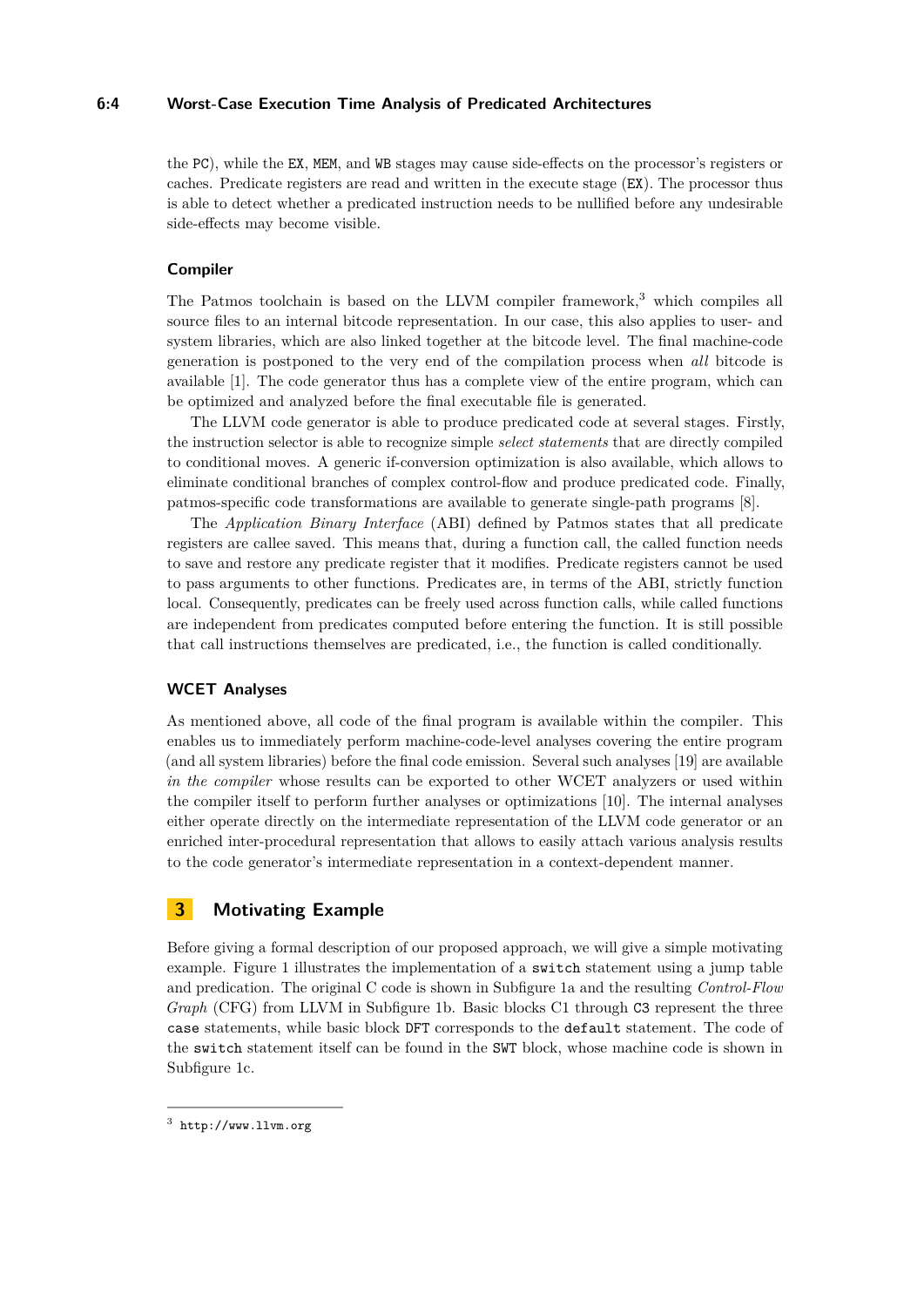<span id="page-4-0"></span>

**Figure 1** Implementation of a simple **switch** statement using a jump table, the corresponding control-flow graph, the predicated machine code of basic block SWT, and the unfolded control flow.

The machine code uses a jump table (jt) that is implemented as an array holding the addresses of basic blocks C1 through C3. After verifying that the value of variable x is within the array bounds (cmplt), the address of the destination block is loaded (lwc) and control is transferred (after a 1 cycle load delay slot) via an indirect branch (brcfnd). If x's value exceeds the array bounds, a conditional branch (brcf) immediately transfers control to basic block DFT. Note that this branch instruction has 3 branch delay slots and that one of these slots even contains another branch instruction.

The predicated code may pose several challenges in a WCET analyzer. One particular challenge is the reconstruction of the program's CFG from the binary machine code, which usually represents the input to most WCET analysis tools. The compiler placed a branch instruction in one of the branch delay slots of another branch. In this example it is trivial to detect that the predicates of the respective branches are disjoint. However, different predicates might be used, which makes it difficult to reconstruct the actual control flow from such code. In our case this is not necessary, since the analysis is part of the compiler and thus has direct access to its intermediate representation.[4](#page-4-1)

Another challenge, as noted before, are potential side-effects on caches or registers caused by predicated instructions. This issue is resolved by unfolding the hidden control flow from the predicated code – as depicted by Subfigure [1d.](#page-4-0) Each time when a predicate register is defined (cmplt) a control-flow split is performed at the level of the control-flow graph. The instruction defining the predicate is then treated in a similar way as conditional branches and subsequent code is duplicated considering both of the potential predicate values (true or false). The basic block on the left side of the subfigure here corresponds to an execution where predicate register  $p1$  evaluates to false, while the basic block on the right is executed only when p1 evaluates to true. In fact, each basic block is associated with a set of predicates that are known to be true when entering the basic block (indicated in the top corner of each block). Inversely, predicates that do not appear in this set are known to be  $\texttt{false}.^5$  $\texttt{false}.^5$ Note that the predicates in the code are no longer needed. Predicated instructions are either duplicated *unconditionally* or are otherwise replaced by an explicit nop.

<span id="page-4-1"></span>Note that this also solves many unrelated issues during the control-flow reconstruction from binary code such as computed branch targets, function pointers, et cetera.

<span id="page-4-2"></span><sup>5</sup> This is safe, since LLVM inserts pseudo definitions on all program paths where a register is not defined.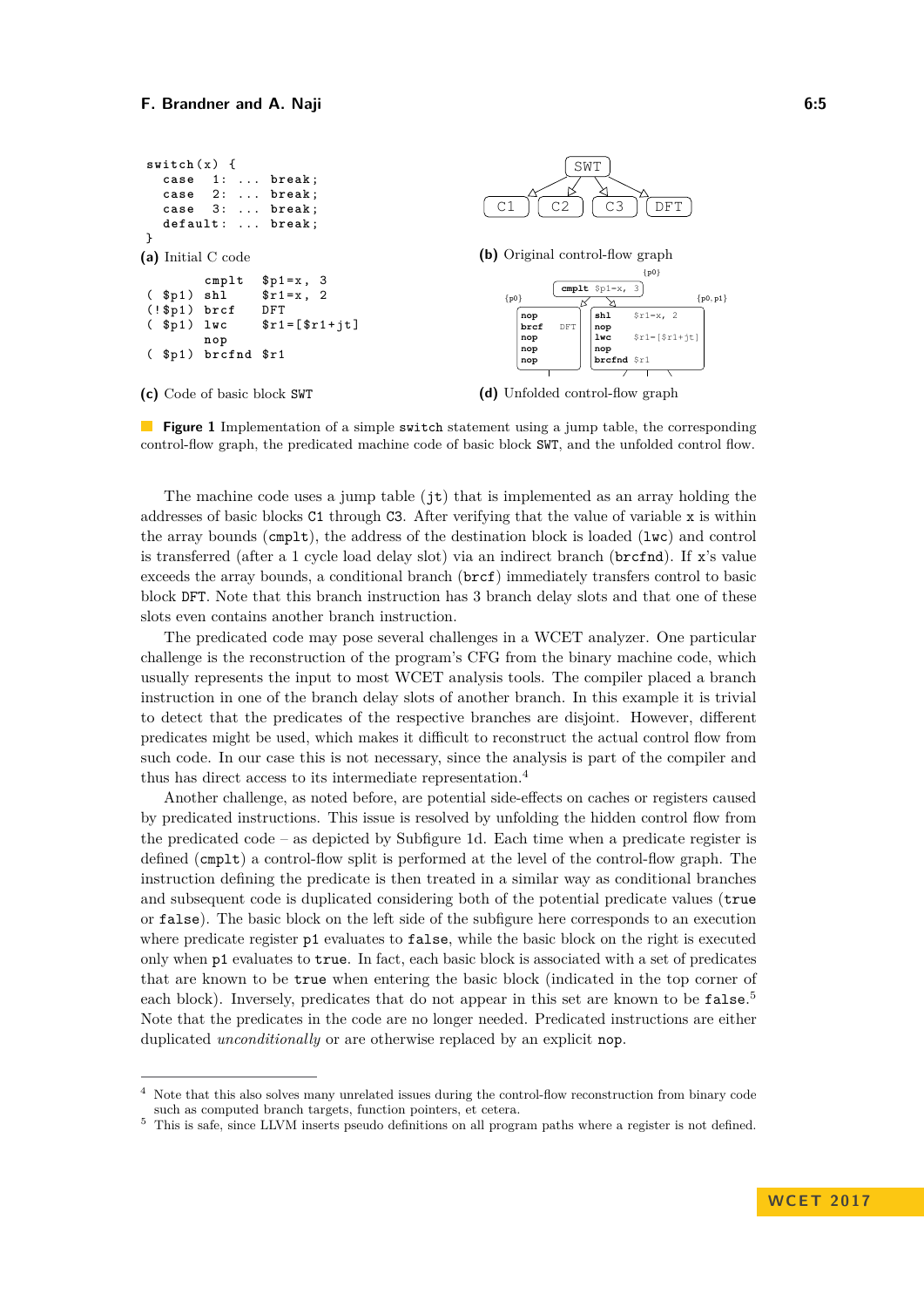#### **6:6 Worst-Case Execution Time Analysis of Predicated Architectures**

In the unfolded control-flow graph it is now much easier to analyze the instructions' side-effects. The load  $(1wc)$  from the jump table, for instance, is only executed when the variable x is known to be less than  $3$  (cmplt). This means that any side-effects of this instruction on the data cache are only visible in basic blocks C1 through C3, but not in basic block DFT. Another implicit side-effect concerns the value of variable x after the comparison. Due to the control-flow split at the cmplt instruction, it is very easy for a value range analysis to show that the value of x has to be larger then 3 when reaching basic block DFT. Delayed branches and potential redefinitions of register operands make this much more challenging in the original CFG. The algorithm to construct such an unfolded CFG, while considering predication and delayed branches, is discussed in the next section.

# <span id="page-5-0"></span>**4 Control-Flow Unfolding**

Due to space considerations, Algorithm [1](#page-6-0) only shows a simplified version of our approach. The presented algorithm assumes a single issue architecture, which avoids the need to handle several parallel uses and (re-)definitions of predicates, parallel branches and predicate operations, et cetera. The algorithm also assumes that the predicates of branches that appear in branch delay slots are disjoint, i.e., only a single branch is known to be taken at any moment at runtime. Lastly, the presented approach only operates on the CFG of a single function. Extensions to the algorithm, included in the actual implementation, which allow us to handle these cases are briefly highlighted later. Finally, the algorithm invokes several helper functions whose code is not shown. We will briefly define these functions in an informal way before discussing the algorithm in detail.

# <span id="page-5-1"></span>**4.1 Helper Functions**

Several helper functions are needed in order to operate on individual instructions in LLVM's intermediate representation. The function NEXT allows to obtain the instruction immediately following an instruction *i* in its parent basic block, PKILL returns the set of predicate registers whose live ranges end after instruction  $i$ , while the functions PDEF and ISPREDDEF allow to obtain/test whether an instruction defines a predicate register. The function IsNop is used to test whether an instruction *i* is nullified given the current set of predicates *P*.

Several helper functions are related to branches, allowing to test for branch instructions (ISBRANCH), obtain the number of the branche's delay slots (BRANCHDELAY), and obtain the successor basic blocks to which control may be transferred by a branch (BRANCHTARGETS). FallThroughTarget is used to obtain the fall-trough target basic block of the last instruction of a basic block, i.e., control is transferred to another basic block without an explicit jump or branch instruction.

Finally, three functions are related to the construction of the enriched intermediate representation of our analysis tool. GETCFNODE allows to obtain the control-flow node associated with a start instruction *f*, the remaining number of delay slots *d*, and a set of predicates *P* – if such a control-flow node was created before. Nodes are created using the function MakeCFNode, which *duplicates* all instructions between the instruction *f* and *e* provided as arguments. The new node is also associated with *d*, the number of branch delay slots remaining, and P, the set of predicates. Finally, MAKECFEDGE creates control-flow edges between two control-flow nodes provided as arguments.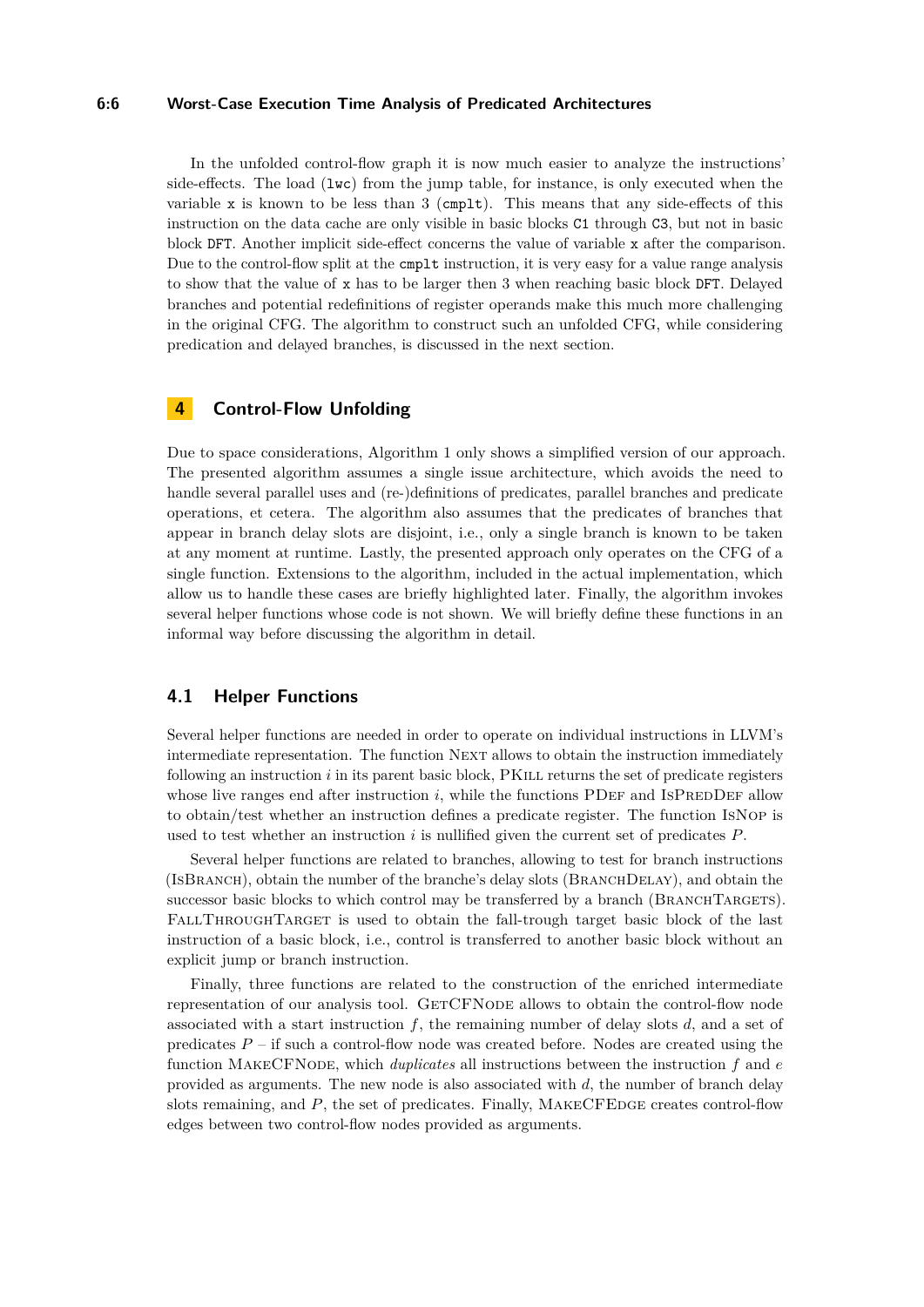<span id="page-6-0"></span>**Algorithm 1** Simplified algorithm to recover the hidden control flow from predicated code by code duplication on a single-issue architecture.

|     | 1: function UNFOLD(MachInstr f, MachInstr l, Pred d, BasicBlockSet T, PredSet $P$ )                                |                                                           |
|-----|--------------------------------------------------------------------------------------------------------------------|-----------------------------------------------------------|
| 2:  | if $n = \text{GETCFNODE}(f, d, P)$ then return n                                                                   | $\triangleright$ Check if control-flow node exists        |
| 3:  | PredSet $L = P$ ; Pred $pd = \text{p0}$ ; MachInstr $e = f$                                                        | $\triangleright$ Initialize variables                     |
| 4:  | for each instruction i between $l$ and $f$ do                                                                      |                                                           |
| 5:  | $L = L \setminus \text{PKILL}(i)$                                                                                  | $\triangleright$ Remove dead predicates                   |
| 6:  | $e = i$                                                                                                            | $\triangleright$ Track end of control-flow node           |
| 7:  | if $\neg \text{ISNOP}(i, P)$ then                                                                                  | $\triangleright$ Skip nop instructions                    |
| 8:  | if $ISPREDDEF(i)$ then                                                                                             | $\triangleright$ Predicate definition                     |
| 9:  | $pd = \text{PDEF}(i)$                                                                                              | $\triangleright$ Track defined predicate                  |
| 10: | break                                                                                                              | $\triangleright$ Immediately split control flow           |
| 11: | else if ISBRANCH(i) then                                                                                           | $\triangleright$ Branch instruction                       |
| 12: | $d = \text{BrawCHDELAY}(i)$                                                                                        | $\triangleright$ Track branch delay slots                 |
| 13: | $T = \text{BRANCHTARGETS}(i)$                                                                                      | $\triangleright$ Track branch target(s)                   |
| 14: | if $d = 0$ then break                                                                                              | $\triangleright$ Split control flow after branch delay    |
| 15: | $d=d-1$                                                                                                            | $\triangleright$ Update remaining branch delay slots      |
| 16: | CFNode $n = \text{MAKECFNODE}(f, e, d, P)$                                                                         | $\triangleright$ Create a new control-flow node           |
| 17: | if $e = l \wedge T = \emptyset$ then                                                                               | $\triangleright$ Handle fall-through                      |
| 18: | $T = \text{FALLTHROUGHTARGE}(l)$                                                                                   |                                                           |
| 19: | else if $d \neq 0 \wedge pd \neq \text{p0}$ then                                                                   | $\triangleright$ Handle split due to predicate definition |
| 20: | for each $P' \in \{L \cup pd, (L \setminus pd) \cup \{p0\}\}\$ do<br>$\triangleright$ Compute successor predicates |                                                           |
| 21: | CFNode $n' = UNFOLD(NEXT(e), l, d, T, P')$                                                                         |                                                           |
| 22: | $\text{MAKECFEDE}(n, n')$                                                                                          |                                                           |
| 23: | return $n$                                                                                                         |                                                           |
| 24: | for each $s \in T$ do                                                                                              | $\triangleright$ Create successor control-flow nodes      |
| 25: | for each $P' \in \{L \cup pd, (L \setminus pd) \cup \{p0\}\}\$ do<br>$\triangleright$ Compute successor predicates |                                                           |
| 26: | Let $f'$ , $l'$ be the first/last instruction of s in                                                              |                                                           |
| 27: | CFNode $n' = \text{UNFOLD}(f', l', \infty, \emptyset, P')$                                                         |                                                           |
| 28: | $\text{MAKECFEDE}(n, n')$                                                                                          |                                                           |
| 29: | return $n$                                                                                                         |                                                           |
|     | 30: procedure $UNFOLDCFG(G)$                                                                                       |                                                           |
| 31: | Let f, l be the first/last instruction of the entry block of G in $\text{UNFOLD}(l, f, \infty, \emptyset, \{p0\})$ |                                                           |

# **4.2 Discussion of the Algorithm**

Algorithm [1](#page-6-0) consists of two functions: the algorithm's main function UnFoldCFG and the recursive function UnFold, which actually constructs the unfolded CFG. The latter function's parameters *f* (first) and *l* (last) represent machine instructions that need to be unfolded next. The integer argument *d* (delay) is needed to track branch delay slots across control-flow node boundaries. The argument  $T$  (targets), likewise, is used to track the set of potential branch targets during the handling of branch delay slots. The function's last argument *P* (predicates) represents the set of active predicates known to be true.

The algorithm starts off by processing the CFG of a function provided by LLVM (l. [31\)](#page-5-1), considering the instructions at the function's entry point, which are not in a branch delay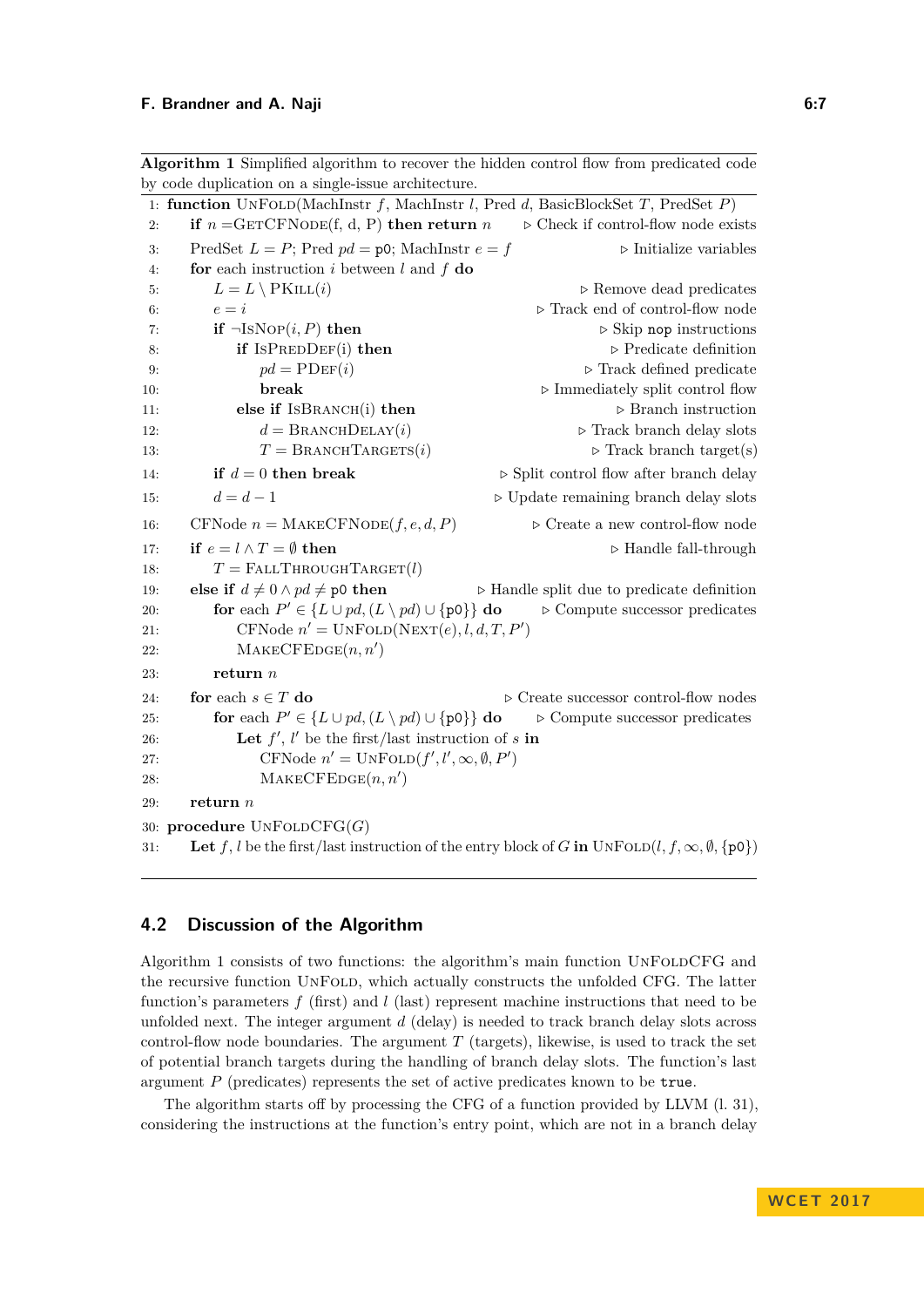### **6:8 Worst-Case Execution Time Analysis of Predicated Architectures**

slot  $(d = \infty)$  and not executed under any specific predicate condition  $(P = \{p0\})$ . This triggers the recursive processing of all instructions in the CFG provided by LLVM and the construction of the unfolded CFG. The actual unfolding then proceeds in two steps.

First, all the instructions between the arguments *l* and *f* of function UNFOLD are analyzed  $(1. 4 - 15)$  $(1. 4 - 15)$  $(1. 4 - 15)$  $(1. 4 - 15)$  in order to find locations where the control-flow needs to be split. A split may be necessary due to one of the following reasons: (a) the end of the original basic block of LLVM is reached (fall-through), (b) a branch effectively transfers control to another basic block after its branch delay slots, or (c) a predicate definition is encountered.

Each instruction is analyzed in turn. Instructions that are nullified under the current predicate set *P* (IsNop, l. [7\)](#page-5-1) are ignored. Two instruction classes need special attention, since they may cause a control-flow split: instructions that define a predicate  $(ISPREDDEF)$  and branches (IsBranch). Predicate definitions are handled similar to branches in traditional CFGs and immediately lead to a control-flow split (**break**), remembering the current end location (*e*) and the newly defined predicate (*pd*). Branches, on the other hand, may cause a delayed control-flow split (BRANCHDELAY). The variable *d* tracks the number of remaining branch delay slots (the variable is initialized to  $\infty$  if the analyzed code is not in a branch delays slot). Once this counter reaches 0 the actual control-flow split occurs (l [.14\)](#page-5-1). Note that predicate definitions may also appear in branch delay slots. In this case the variable *d* is passed as an argument to subsequent recursive calls to the function UnFold. Since a branch was encountered, the branch targets also need to be remembered and potentially passed on the recursive calls using variable *T*. If no control-flow split is encountered by the analysis, i.e., no instruction defines a predicate or branches, the **for** loop terminates normally. This only happens for basic blocks with a fall-through.

The set of live predicates (*L*) is tracked additionally, while instructions are processed. This set is initialized with the incoming argument *P* (l. [3\)](#page-5-1) and updated whenever the live range of a predicate ends (l. [5\)](#page-5-1). Note that a location, where the live range of a predicate ends, could be exploited to rejoin the control flow. The algorithm does not take advantage of this and essentially *extends* the live ranges of predicates up to a control-flow split.

The second step of the algorithm  $(1. 17 - 29)$  $(1. 17 - 29)$  $(1. 17 - 29)$  $(1. 17 - 29)$  is concerned with the actual construction of the unfolded CFG. After leaving the **for** loop, a new control-flow node is created representing the instructions between  $f$  and  $e$  that are executed under the predicate set  $P$  (1. [16\)](#page-5-1). It remains then to discover and unfold the successor control-flow nodes, depending on the nature of the control-flow split determined during the first step.

Fall-throughs (case a from above) and completed branches (case b) always transfer control to another basic block in LLVM's CFG. The main difference is that no branch target is known for fall-throughs (case a), which can simply be obtained using the function FALLTHROUGHTARGET (l. [18\)](#page-5-1). The remainder of the processing is identical (l.  $24 - 29$ ). Each branch target is analyzed through a recursive call to UNFOLD, considering the new set of active predicates  $P'$  as well as the branch target's first/last instruction. Note that a predicate definition (case c) may coincide with cases (a) and (b). The active predicates are thus computed from the live predicates *L* and the newly defined predicate *pd* (l. [25\)](#page-5-1). The targets are then visited by the algorithm with the predicate true  $(L \cup pd)$  and false  $(L \nmid pd)$ . Note that p0 always remains true and consequently needs to be readded.

The remaining control-flow splits, that are not covered by the previous paragraph, are due to predicate definitions (case c), which may either occur in the middle of basic blocks or in a branch delay slot. Both situations require a slightly different handling  $(1. 19 - 23)$  $(1. 19 - 23)$  $(1. 19 - 23)$  $(1. 19 - 23)$ , since control is *not* (yet) transferred to another basic block of LLVM's CFG. The set of active predicates  $P'$  is computed as in the regular case. However, the remaining instructions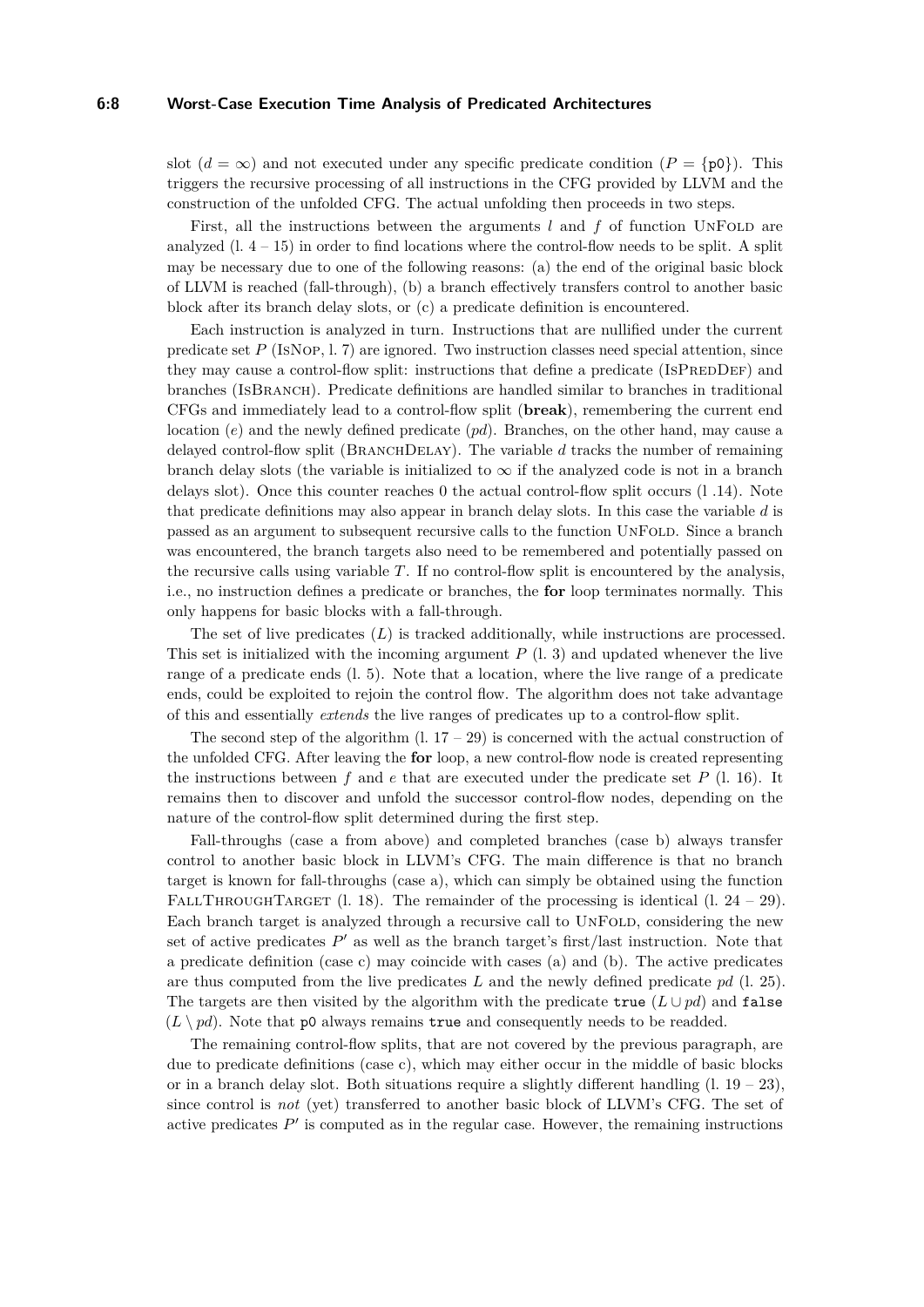### **F. Brandner and A. Naji 6:9**

(Next, l. [21\)](#page-5-1) of LLVM's current basic block need to be analyzed after the control-flow split, while remembering potentially ongoing branches. This is accomplished by passing the values of *d* and *T* to the recursive invocation of UnFold. This allows the recursive invocation to correctly track the branch targets and the number of branch delay slots, i.e., if the split actually occurred in a branch delay slot.

### **Extensions**

The presented algorithm is a somewhat simplified version of the actual implementation. Most notably, the Patmos processor can fetch and issue multiple operations in parallel using instruction bundles. This means that corner cases may arise that need to be considered. For instance, predicate definitions and branches can be combined into the same bundle. The implemented algorithm considers function calls and returns, whose branch delay slots also need to be accounted for. The handling of function calls was omitted for brevity. These extensions slightly complicate the algorithm, but do not impact its overall structure.

Another, more involved extension, is the handling of branches nested within other branch delay slots. The presented algorithm is only correct as long as the predicates of the nested branches are disjoint. This can be handled by replacing the arguments *d* and *T* of the function UnFold by a stack data structure. This allows to track all executing branches at the same time, detect the completion of a branch, and split the control flow accordingly.

### **Complexity**

The UnFold function essentially performs a depth first search on the CFG provided by LLVM. Each instruction is processed once for every set of potentially active predicates, whose number can be bounded by  $128 (2^7)$ . Note that p0 is always true and thus cannot impact this bound. The algorithm thus is linear in the number of instructions and control-flow edges.

# <span id="page-8-0"></span>**5 Preliminary Experiments**

The following section presents the results from preliminary experiments measuring the overhead induced by unfolding. The implementation is part of the analysis framework of the Patmos compiler, which is based on LLVM 3.5. The unfolded CFG is merely used for analysis purposes and essentially represents an additional annotation layer on top of the data structures of LLVM. The binary code of the analyzed programs is thus not modified. The extended version of the previously described algorithm was applied to a subset of the TACLe benchmarks [\[6\]](#page-10-4), i.e., those adopted from the MiBench suite. The programs were compiled with optimizations enabled  $(-02)$ , while varying the issue-width (single-issue vs. VLIW) and the compiler's handling of branch delay slots (non-delayed only, delayed only, mixed). This results in 6 configurations overall. The size of the unfolded CFGs for each of these configurations is compared against the original instruction count in LLVM's CFG.

Figure [2](#page-9-1) shows the normalized increase in the number of instructions for the three configurations with VLIW instruction bundles. As can be seen, the overhead induced by unfolding is usually low, ranging between 10% and 20%. The susan benchmark is the only exception, showing an increase between 43% and 45%. The if-conversion optimization is particularly effective for this benchmark, covering larger regions and producing more complex predicates. Note that the observed overhead does not come as a surprise. It is well known that the share of conditional branches in typical programs roughly falls into a similar range as the observed overhead. This indicates that, overall, only a few instructions are duplicated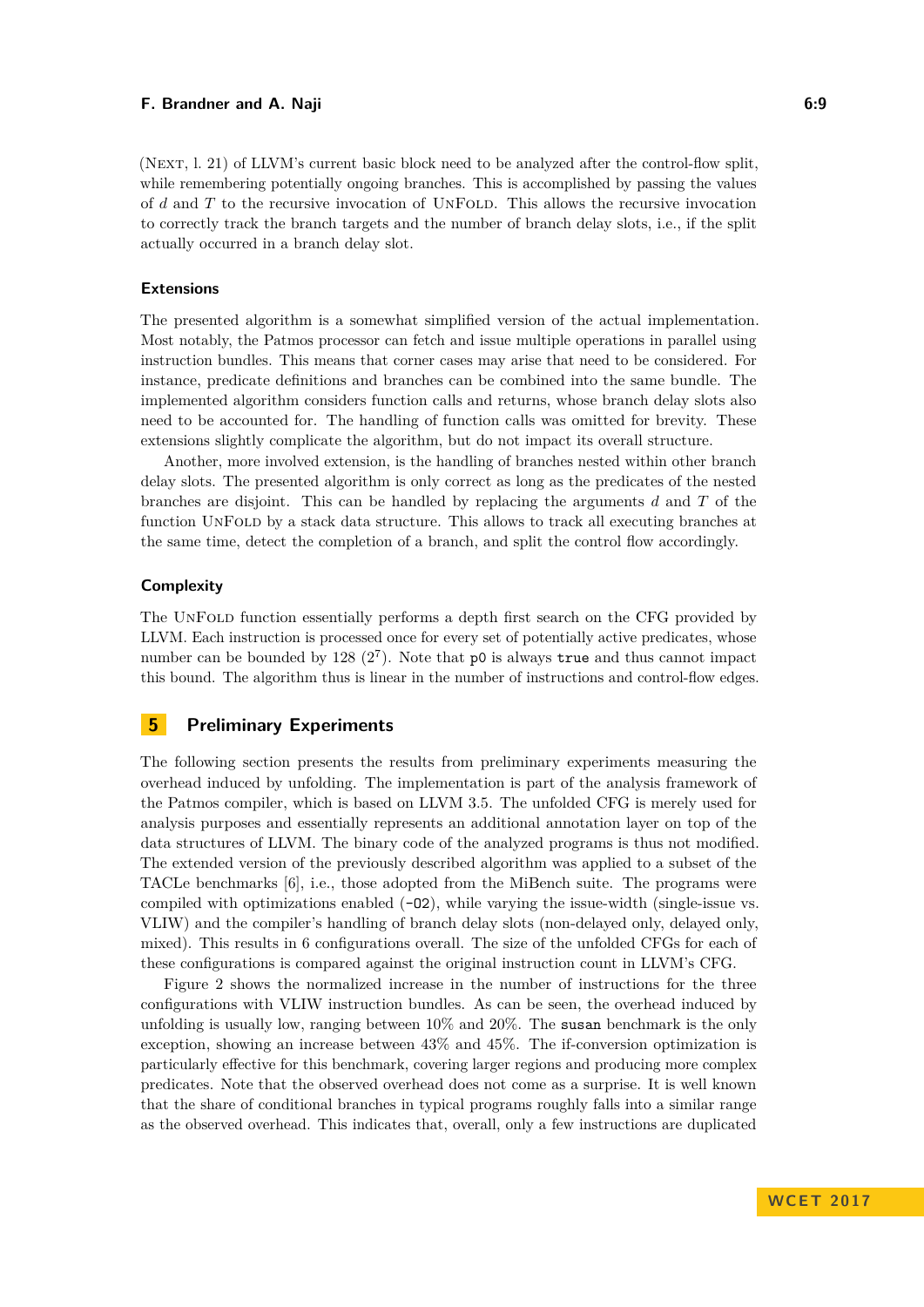### **6:10 Worst-Case Execution Time Analysis of Predicated Architectures**

<span id="page-9-1"></span>

**Figure 2** Increase in the number of instructions due to unfolding for the delayed (**)**, mixed ( ), and non-delayed ( ) configurations with VLIW instruction bundles, normalized to the size of LLVM's original CFG (lower is better).

by the unfolding algorithm for each computed *condition* – despite the fact that the algorithm artificially *extends* the live ranges of predicates. The configurations for the single-issue processor follow a similar trend (not shown for brevity).

The runtime overhead of the proposed algorithm is negligible and amounts to 0*.*1*s* on average, which represents 0*.*9% of the code generation time (excluding other WCET analysis steps). Also note that the unfolded CFG allowed us to improve other analyses. The value range analysis, for instance, is able to take advantage of control-flow splits at predicate definitions as explained in Section [3.](#page-3-1)

# <span id="page-9-0"></span>**6 Related Work**

Predicated computer architectures received considerable attention in the 1990s with the development of VLIW and EPIC architectures that tried to exploit instruction-level parallelism through static compilation techniques rather than hardware [\[7\]](#page-11-6).

Various compiler optimizations have been developed targeting the transformation of regular code into predicated code [\[14,](#page-11-11) [25\]](#page-12-3) and the optimization of predicated code [\[5,](#page-10-5) [22\]](#page-11-12). A common problem for these optimizations is the need to understand the relations between predicates [\[11,](#page-11-13) [21\]](#page-11-14), i.e., which predicates can be live at the same time. The underlying machine code may evolve through optimizations in the compiler, which might require these analyses to be performed multiple times. The analyses thus need to be fast and only reason about predicate relations that can be deduced from the *structural* relations between predicates. Information on the actual conditions, e.g., the tested values, are not captured. The work is somewhat orthogonal to our approach and might help to reduce some of the overhead induced by useless code duplications. The techniques are, in addition, concerned with the analysis of the predicates themselves and do not allow to obtain other analysis results.

Hu [\[9\]](#page-11-15) addressed this issue by refining the semantics of predicated code and redefining several typical concepts used in compilers/static analyzers (e.g., dominance and data dependencies). She also showed how predicate-aware data-flow analysis can be realized using the example of reaching definitions. Similar techniques could be applied to many other analysis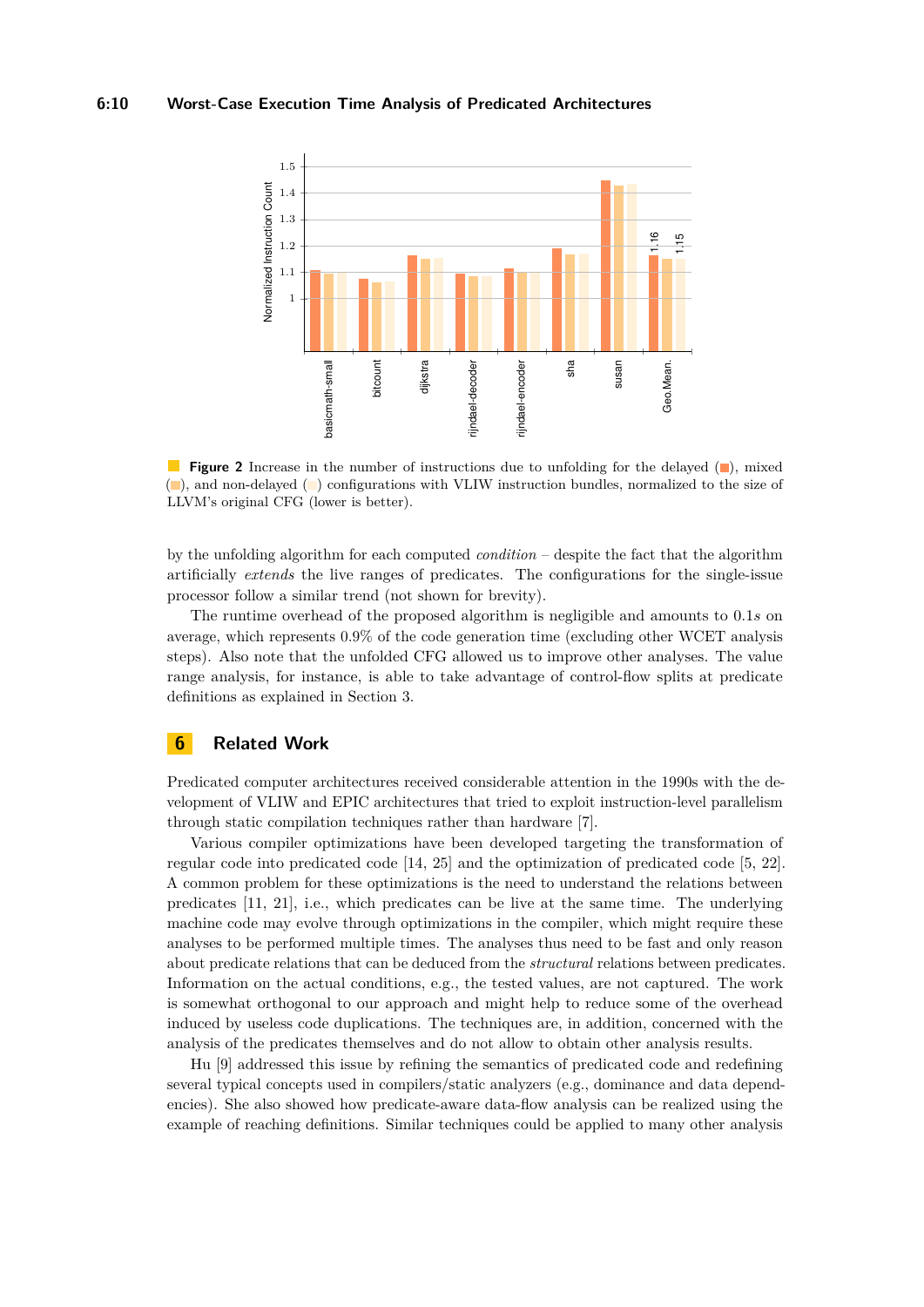### **F. Brandner and A. Naji 6:11** 6:11

techniques, including those used in typical WCET analyzers. However, this would require a considerable engineering effort in order to adapt all existing analyes accordingly.

The single-path programming paradigm, which can often be found in the context of real-time systems, takes predication to the extreme: (almost) all control-flow is eliminated from the program and replaced by predicated code [\[15\]](#page-11-7). The idea is to avoid WCET analysis altogether and instead generate code that exhibits the same execution time under *all* execution conditions. Geyer et al. [\[8\]](#page-11-9) propose a code generator that is able to produce single-path code from a given input program. The proposed approach heavily relies on predication, which generally leads to constant timing. However, some timing variations can still be encountered due to variations of the program inputs and due to memory accesses to the data cache.

Starke et al. [\[24\]](#page-12-2) propose a lightweight approach for predicated execution for their timepredictable VLIW. The proposed approach consist of only a single predicate register, which limits the compiler's ability to handle complex predicate expressions and may also impact the attainable instruction-level parallelism. The results indicate that predicated execution is mostly beneficial with regard to the WCET. However, the authors do not describe how the WCET analysis handles predicated operations. The technique proposed in the previous section might allow to further improve the estimation of the WCET for their processor.

# **7 Conclusion**

In this work a lightweight approach to the handling of predicated code in WCET analyzers was presented. Predicate definitions are treated similar to conventional branches and immediately lead to a control-flow split. Subsequent instructions are then analyzed twice, once assuming that the predicate evaluates to true and once assuming it evaluates to false. The hidden control flow in predicated code is recovered and explicitly represented in an unfolded CFG. The presented algorithm is able to perform the desired control-flow unfolding and keep track of branch delay slots for a simplified single-issue architecture. The actual implementation is able to handle parallel instruction bundles, function calls, and nested delayed branches. Our preliminary evaluation shows that the unfolding does not result in excessive code duplication and yields a moderate code size increase of about 16% on average.

#### **References**

- <span id="page-10-3"></span>**1** F. Brandner, S. Hepp, and D. Prokesch. D5.2 – Initial compiler version, 2012. Report of T-CREST Deliverable D5.2, <http://www.t-crest.org/page/results>.
- <span id="page-10-1"></span>**2** P. Degasperi, S. Hepp, W. Puffitsch, and M. Schoeberl. A method cache for Patmos. In *Proc. of the Symposium on Object/Component/Service-oriented Real-time Distributed Computing*. IEEE, 2014.
- <span id="page-10-2"></span>**3** M. Delvai, W. Huber, P. Puschner, and A. Steininger. Processor support for temporal predictability – the SPEAR design example. In *Proc. of the Euromicro Conference on Real-Time Systems*, pages 169–176. IEEE, 2003. [doi:10.1109/EMRTS.2003.1212740](http://dx.doi.org/10.1109/EMRTS.2003.1212740).
- <span id="page-10-0"></span>**4** D. L. Dvorak. NASA study on flight software complexity, 2009. NASA Office of Chief Engineer, Technical Excellence Initiative.
- <span id="page-10-5"></span>**5** A. E. Eichenberger and E. S. Davidson. Register allocation for predicated code. In *Proc. of the Int'l Symposium on Microarchitecture*, pages 180–191. IEEE, 1995.
- <span id="page-10-4"></span>**6** H. Falk, S. Altmeyer, P. Hellinckx, B. Lisper, W. Puffitsch, C. Rochange, M. Schoeberl, R. B. Sørensen, P. Wägemann, and S. Wegener. TACLeBench: A Benchmark Collection to Support Worst-Case Execution Time Research. In *Proc. of the Int'l Workshop on Worst-Case Execution Time Analysis*, volume 55 of *OASIcs*, pages 1–10. Schloss Dagstuhl, 2016. [doi:10.4230/OASIcs.WCET.2016.2](http://dx.doi.org/10.4230/OASIcs.WCET.2016.2).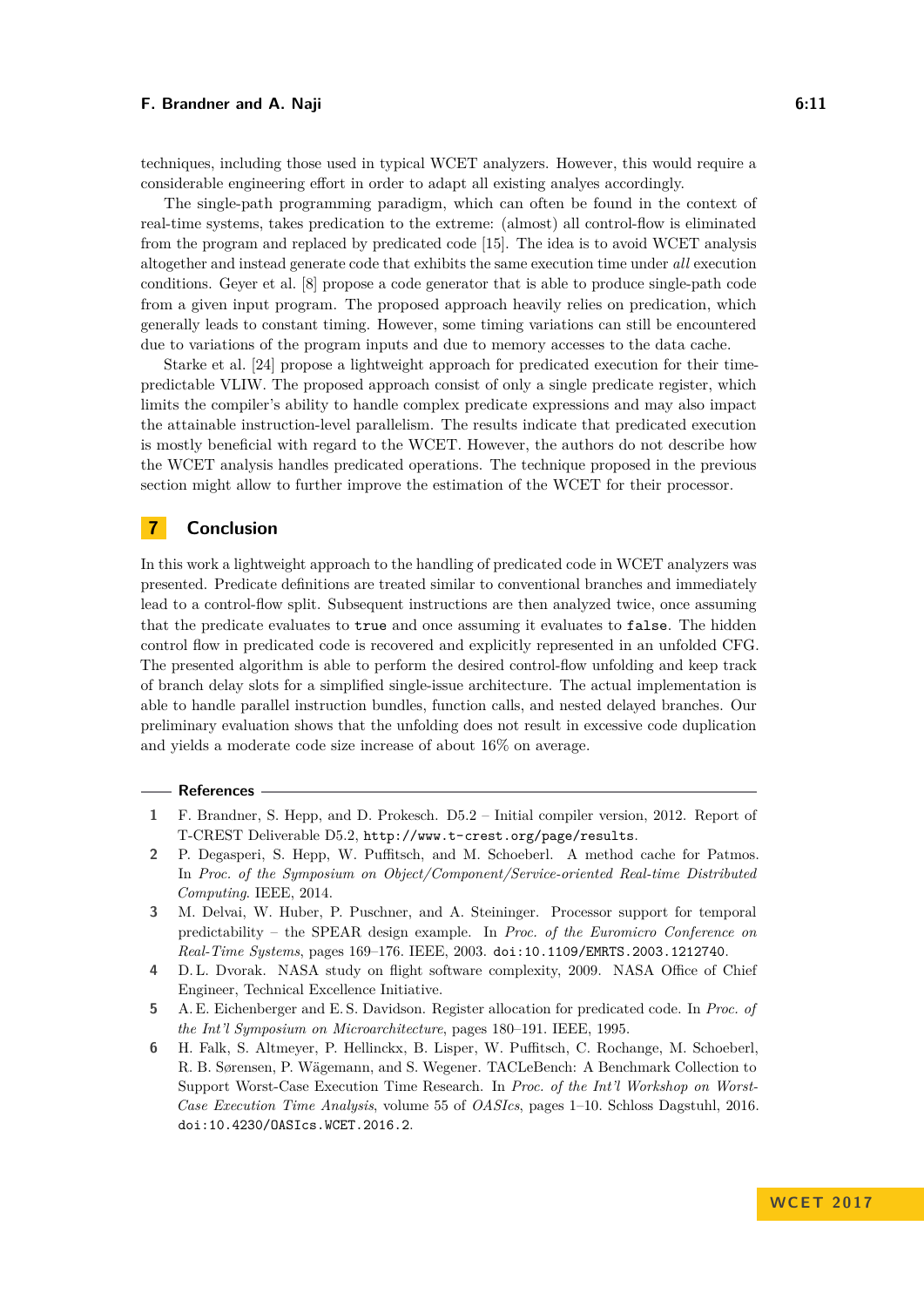### **6:12 Worst-Case Execution Time Analysis of Predicated Architectures**

- <span id="page-11-6"></span>**7** J. A. Fisher, P. Faraboschi, and Y. Cliff. *Embedded Computing: A VLIW Approach to Architecture, Compilers and Tools*. Morgan Kaufmann (Elsevier), 2005.
- <span id="page-11-9"></span>**8** C. B. Geyer, B. Huber, D. Prokesch, and P. Puschner. Time-predictable code execution – instruction-set support for the single-path approach. In *Proc. of the Int'l Symposium on Object/component/service-oriented Real-time distributed Computing*, pages 1–8, 2013. [doi:10.1109/ISORC.2013.6913195](http://dx.doi.org/10.1109/ISORC.2013.6913195).
- <span id="page-11-15"></span>**9** P. Hu. Static analysis for guarded code. In *Proc. of the Int'l Workshop on Languages, Compilers, and Run-Time Systems for Scalable Computers*, pages 44–56. Springer, 2000.
- <span id="page-11-10"></span>**10** B. Huber, D. Prokesch, and P. Puschner. Combined WCET analysis of bitcode and machine code using control-flow relation graphs. In *Proc. of the Conference on Languages, Compilers and Tools for Embedded Systems*, pages 163–172. ACM, 2013. [doi:](http://dx.doi.org/10.1145/2465554.2465567) [10.1145/2465554.2465567](http://dx.doi.org/10.1145/2465554.2465567).
- <span id="page-11-13"></span>**11** R. Johnson and M. Schlansker. Analysis techniques for predicated code. In *Proc. of the Int'l Symposium on Microarchitecture*, pages 100–113. IEEE, 1996.
- <span id="page-11-8"></span>**12** E. Kasapaki, M. Schoeberl, R. B. Sørensen, C. Müller, K. Goossens, and J. Sparsø. Argo: A real-time network-on-chip architecture with an efficient GALS implementation. *IEEE Transactions on Very Large Scale Integration (VLSI) Systems*, 24(2):479–492, Feb 2016. [doi:10.1109/TVLSI.2015.2405614](http://dx.doi.org/10.1109/TVLSI.2015.2405614).
- <span id="page-11-4"></span>**13** S. Metzlaff, I. Guliashvili, S. Uhrig, and T. Ungerer. A dynamic instruction scratchpad memory for embedded processors managed by hardware. In *Proc. of the Architecture of Computing Systems Conference*, pages 122–134. Springer, 2011. [doi:10.1007/](http://dx.doi.org/10.1007/978-3-642-19137-4_11) [978-3-642-19137-4\\_11](http://dx.doi.org/10.1007/978-3-642-19137-4_11).
- <span id="page-11-11"></span>**14** J. C. H. Park and M. Schlansker. On predicated execution. Technical report HPL-91-58, HP Laboratories, 1991.
- <span id="page-11-7"></span>**15** P. Puschner. Transforming execution-time boundable code into temporally predictable code. In *Proc. of the IFIP World Computer Congress*, pages 163–172. Kluwer, 2002.
- <span id="page-11-1"></span>**16** J. Reineke. A PRET microarchitecture implementation with repeatable timing and competitive performance. In *Proc. of the Int'l Conference on Computer Design*, pages 87–93. IEEE, 2012. [doi:10.1109/ICCD.2012.6378622](http://dx.doi.org/10.1109/ICCD.2012.6378622).
- <span id="page-11-3"></span>**17** J. Reineke, I. Liu, H. D. Patel, S. Kim, and E. A. Lee. PRET DRAM controller: Bank privatization for predictability and temporal isolation. In *Proc. of the Conference on Hardware/Software Codesign and System Synthesis*, pages 99–108, 2011.
- <span id="page-11-2"></span>**18** C. Rochange, S. Uhrig, and P. Sainrat. *Time-Predictable Architectures*. ISTE Wiley, 2014. [doi:10.1002/9781118790229](http://dx.doi.org/10.1002/9781118790229).
- <span id="page-11-5"></span>**19** S.Abbaspour, A. Jordan, and F. Brandner. Lazy spilling for a time-predictable stack cache: Implementation and analysis. In *Proc. of the Workshop on Worst-Case Execution Time Analysis*, volume 39 of *OASIcs*, pages 83–92. Schloss Dagstuhl, 2014. [doi:10.4230/OASIcs.](http://dx.doi.org/10.4230/OASIcs.WCET.2014.83) [WCET.2014.83](http://dx.doi.org/10.4230/OASIcs.WCET.2014.83).
- <span id="page-11-0"></span>**20** M. Schoeberl, P. Schleuniger, W. Puffitsch, F. Brandner, and C.W. Probst. Towards a time-predictable dual-issue microprocessor: The Patmos approach. In *Bringing Theory to Practice: Predictability and Performance in Embedded Systems*, volume 18 of *OASIcs*, pages 11–21. Schloss Dagstuhl, 2011. [doi:10.4230/OASIcs.PPES.2011.11](http://dx.doi.org/10.4230/OASIcs.PPES.2011.11).
- <span id="page-11-14"></span>**21** J.W. Sias, W.-M.W. Hwu, and D. I. August. Accurate and efficient predicate analysis with binary decision diagrams. In *Proc. of the Int'l Symposium on Microarchitecture*, pages 112–123. ACM, 2000. [doi:10.1145/360128.360141](http://dx.doi.org/10.1145/360128.360141).
- <span id="page-11-12"></span>**22** M. Smelyanskiy, S. A. Mahlke, E. S. Davidson, and H.-H. S. Lee. Predicate-aware scheduling: A technique for reducing resource constraints. In *Proc. of the Int'l Symposium on Code Generation and Optimization*, pages 169–178. IEEE, 2003.